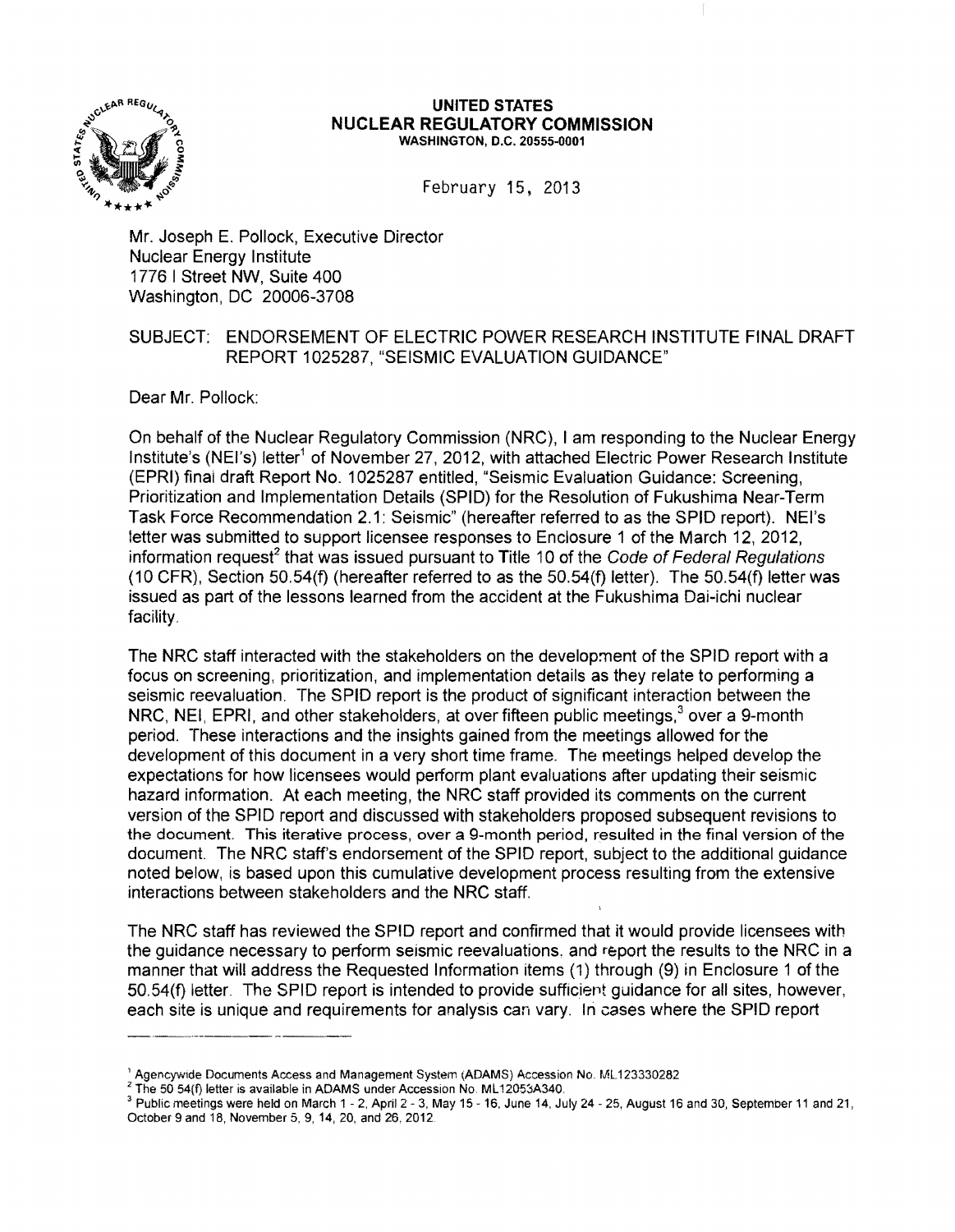#### $J.$  Pollock  $-2-$

may not account for the unique characteristics of a site, prudent and sound engineering judgment should be employed to assure all issues bearing on the hazard and risk evaluations are adequately addressed. Instances when unique site characteristics require such engineering judgment, or require analysis that is not included in the SPID report, should be clearly identified, along with the measures taken to assure the unique site characteristics are appropriately addressed.

Although the NRC staff finds that the performance and reporting of the seismic reevaluation in accordance with the SPID report would be responsive to the 50. 54(f) letter, there are four further issues described below for which the NRC staff provides additional guidance. These issues are: (1) the use of the Individual Plant Examination of External Events (IPEEE) submittals for screening purposes; (2) development of foundation input response spectra (FIRS) consistent with the site response used in the development of the site-specific ground motion response spectrum (GMRS); (3) updating the seismic source models; and (4) development of the site response.

#### Use of IPEEE for Screening

Section 3.3 of the SPID report provides the criteria used to determine if the licensee's previous IPEEE submittal is adequate to use for screening purposes. A seismic assessment performed as part of the IPEEE program that demonstrates a plant capacity that is higher than the new GMRS can be used to screen out plants, provided they meet certain adequacy criteria.

Each licensee has the option of demonstrating the adequacy of its previous IPEEE submittal for screening purposes as part of its response to the 50.54(f) letter. The NRC staff will review each submittal and determine whether the provided information demonstrates the adequacy of the IPEEE analysis and risk insights. The licensee's description of each of the adequacy criteria, described in Section 3.3 of the SPID report, will be reviewed by the NRC staff in its integrated totality, rather than using a pass/fail approach. As such, even if one or more of the criteria are not deemed to be adequate, the staff may still decide that the overall IPEEE analysis is adequate to support its use for screening purposes. The NRC staff may conduct site visits to view IPEEE documentation referenced in support of the IPEEE adequacy submittal.

#### Development of Foundation Input Response Spectra (FIRS)

The SPID report does not discuss the development of FIRS used for performing soil-structure interaction analyses. Consistent with guidance described in DC/COL-ISG-017, "Ensuring Hazard-Consistent Seismic Input for Site Response and Soil Structure Interaction Analyses," the FIRS should be derived in a manner consistent with the site response used in the development of the site-specific GMRS. As such, the FIRS should be derived as performance-based site-specific response spectra at the foundation level in the free field. The starting point for development of the FIRS should be the same hard rock elevation used as the starting point for developing the GMRS. As the engineering properties of soil are straindependent and can be highly non-linear, the characterization of soil layers and their associated properties used in the GMRS analysis should also be used for the derivation of the site-specific FIRS at the foundation elevation. The performance-based FIRS can be developed using either a full-column outcrop motion that includes the effect of the soil above, or as a geologic outcrop motion for which the soil layers above the foundation elevation have been removed.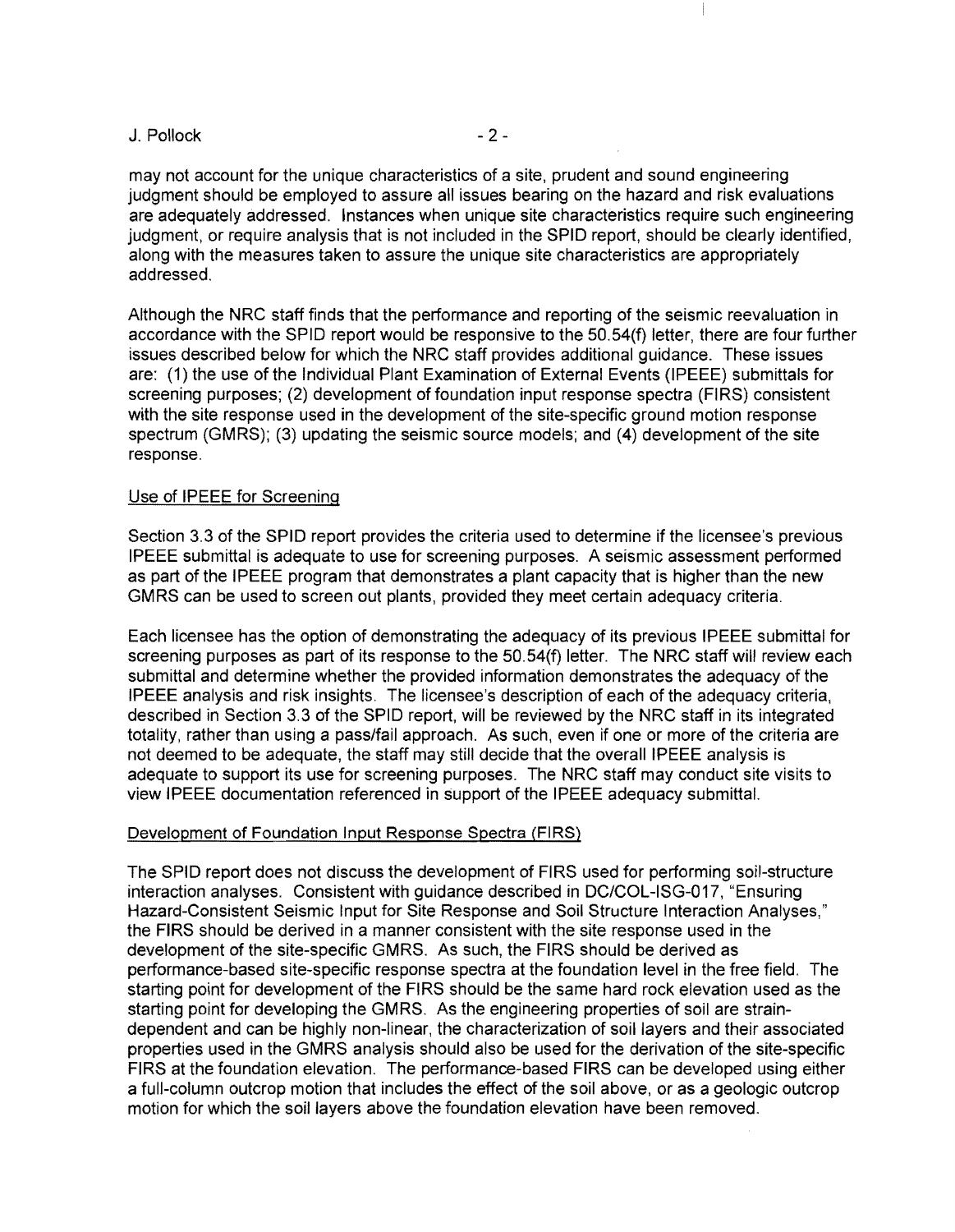$J.$  Pollock  $-3-$ 

## Updating the Central and Eastern United States (CEUS)-Seismic Source Characterization (SSG) model

Section 2.2 of the SPID report provides an overview of the CEUS-SSC model and explains why it is appropriate to use without update for the seismic reevaluations. Specifically, Section 2.2 states, "for site-specific licensing applications or site-specific safety decisions, these seismic sources would be reviewed on a site-specific basis to determine if they need to be updated. Such evaluations would be appropriate in a licensing application, where focus could be made on site-specific applications. However, for a screening-level study of multiple plants for the purpose of setting priorities, the use of these seismic sources as published is appropriate."

The NRC staff agrees that the CEUS-SSC model does not need to be updated for the seismic reevaluations, but the staff's rationale is different than that presented in the SPID report. Specifically, the staff has determined that the CEUS-SSC model does not need to be updated because the model is up-to-date and is sufficiently refined to allow a site-specific source model to be developed. To adequately respond to the 50.54(f) letter, a site-specific GMRS should be calculated for each plant so that an informed decision can be made regarding which plants will be required to complete a risk evaluation. Further, the site-specific GMRS will also be used in the risk evaluations, if needed.

Prior to issuing the CEUS-SSC model, the Technical Integration Team considered potentially significant events (such as the 2011 Mineral, VA earthquake) that had occurred after the model was developed, and determined that those events did not change their interpretations of seismic sources or earthquake recurrence rates. If a significant earthquake in the CEUS were to occur or new information were to emerge during the reevaluation period that could require an update of the CEUS-SSC model, the staff expects licensees to evaluate the significance of the new information to determine if the CEUS-SSC model needs to be updated in order to appropriately respond to the 50.54(f) request.

#### Site Response

Section 2.4.1 and Appendix 8 of the SPID report provides guidance on how to develop the site response in cases where limited site response data exists. As stated in Appendix 8, the NRC staff expects licensees to use available geologic, geotechnical, and geophysical data collected during the initial licensing or subsequent activities at the site to the extent practicable. Where limited site response data exists, information from core borings and data collected from site and regional evaluations should be used to develop the site response amplification. Section 4 of the SPID report states that licensees should provide the basis for the site responses used in the reevaluations. The NRC staff expects site-specific geology, geotechnical, and geophysical information to be a significant part of the basis.

In accordance with the 50.54(f) letter, each licensee is to submit to the NRC its intention to follow the NRC-endorsed seismic reevaluation guidance, or an alternative approach, 60 days after the issuance of the NRC-endorsed guidance. For the purpose of meeting this deadline, the 60-day response period commences on the date this endorsement of the SPID report is published in the Federal Register.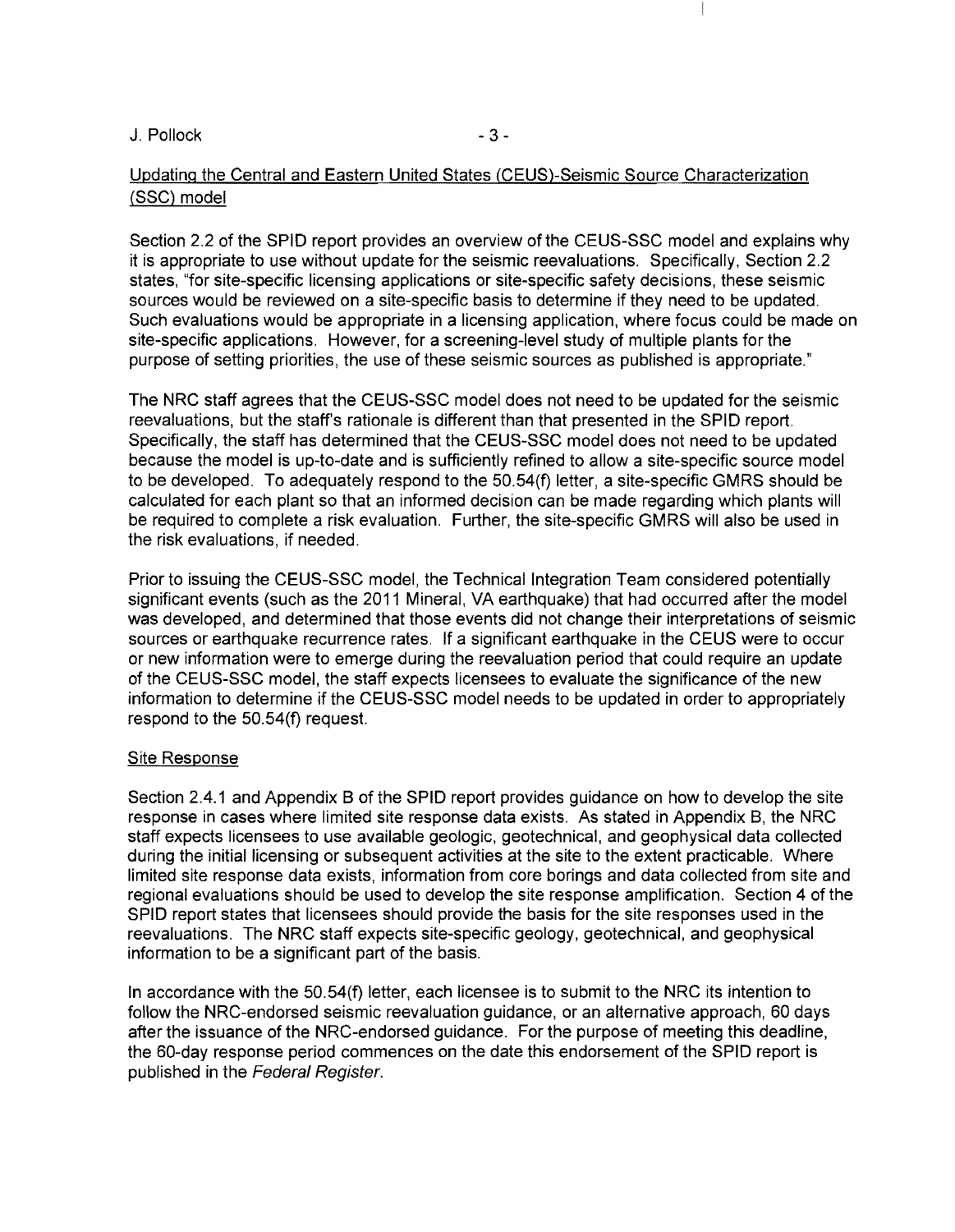$J.$  Pollock  $-4-$ 

 $\mathcal{L}^{\mathcal{L}}$ 

Licensees may use the SPID report as one acceptable method for responding to the information requested in Enclosure 1 of the 50.54(f) letter. Accordingly, the NRC staff's issuance of this letter endorsing the SPID report is not considered backfitting, as defined in 10 CFR  $50.109(a)(1)$ .

The NRC requests that EPRI publish a final version of the SPID report within 1 month of receipt of this letter. The final version of the SPID report should incorporate this letter between the title page and the first section, and remove the draft markings from the document. **If** you or your staff have additional questions, please contact my office or Mrs. Lisa Regner, of my staff at 301 415-1906, or by email at Lisa.Regner@nrc.gov.

 $N$ arèl L

 $\overline{\phantom{a}}$ 

David L. Skeen, Director Japan Lessons-Learned Project Directorate Office of Nuclear Reactor Regulation

cc: See enclosed list Additional distribution via Listserv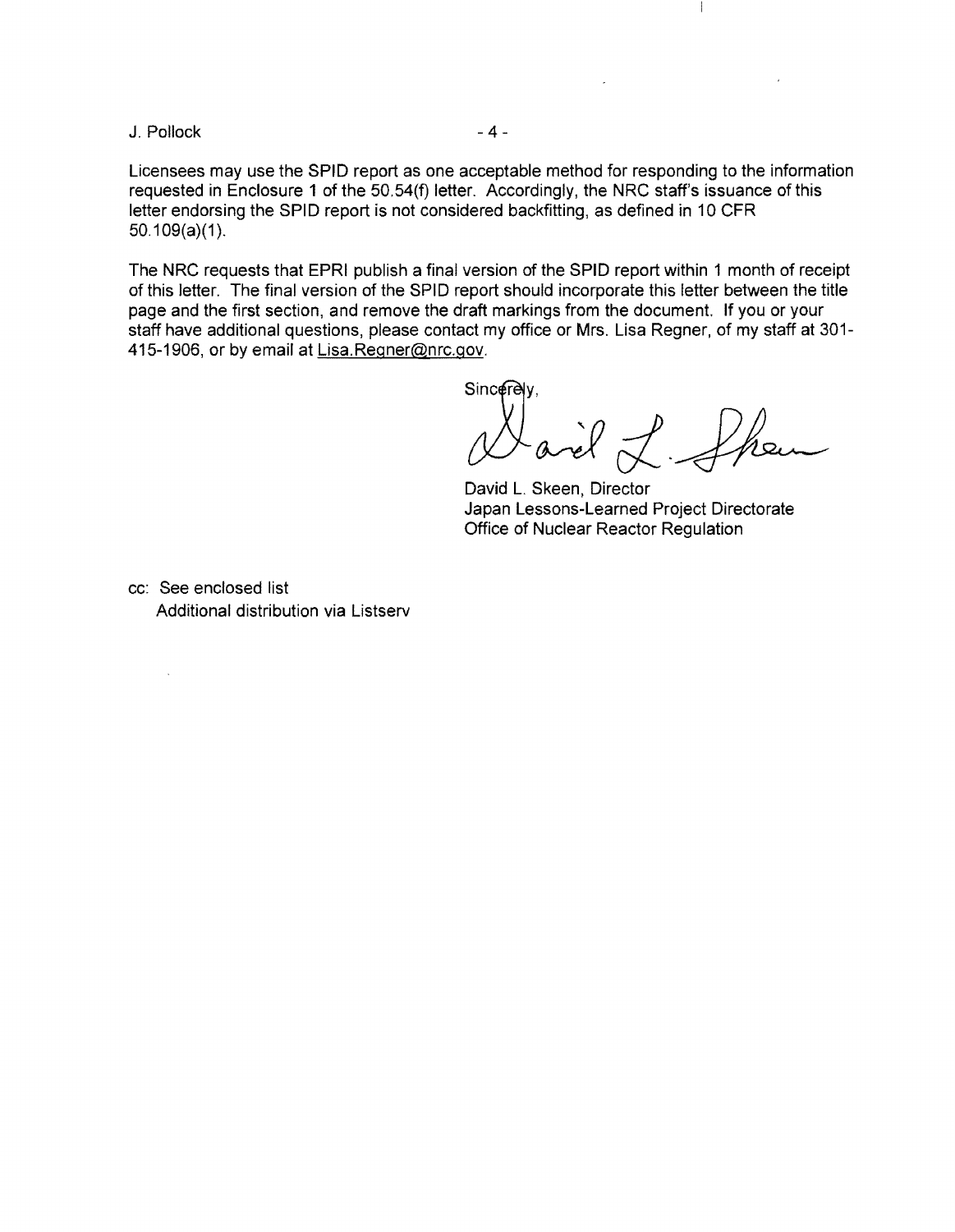## POWER REACTOR LICENSEES AND HOLDERS OF CONSTRUCTION PERMITS IN ACTIVE OR DEFERRED STATUS

Arkansas Nuclear One Entergy Operations, Inc. Docket Nos. 50-313 and 50-368 License Nos. DPR-51 and NPF-6

Vice President, Operations Entergy Operations, Inc. Arkansas Nuclear One 1448 S.R. 333 Russellville, AR 72802

Beaver Valley Power Station First Energy Nuclear Operating Co. Docket Nos. 50-334 and 50-412 License Nos. DPR-66 and NPF-73

Mr. Paul A. Harden Site Vice President FirstEnergy Nuclear Operating Company Mail Stop A-BV-SEB1 P.O. Box 4, Route 168 Shippingport, PA 15077

Bellefonte Nuclear Power Station

Tennessee Valley Authority Docket Nos. 50-438 and 50-439 Construction Permit Nos. CPPR-122 and CPPR-123

Mr. Michael D. Skaggs Senior Vice President, Nuclear Construction Tennessee Valley Authority 6A Lookout Place 1101 Market Street Chattanooga, TN 37402-2801

Braidwood Station Exelon Generation Co., LLC Docket Nos. STN 50-456 and STN 50-457 License Nos. NPF-72 and NPF-77

Mr. Michael J. Pacilio President and Chief Nuclear Officer Exelon Nuclear 4300 Winfield Road Warrenville, IL 60555

Browns Ferry Nuclear Plant Tennessee Valley Authority Docket Nos. 50-259, 50-260 and 50-296 License Nos. DPR-33, DPR-52 and DPR-68

Mr. Joseph W. Shea Vice President, Nuclear Licensing Tennessee Valley Authority 3R Lookout Place 1101 Market Street, LP 3D-C Chattanooga, TN 37402-2801

Brunswick Steam Electric Plant Carolina Power & Light Co. Docket Nos. 50-325 and 50-324 License Nos. DPR-71 and DPR-62

Mr. Michael J. Annacone Vice President Carolina Power & Light Company Brunswick Steam Electric Plant P. O. Box 10429 Southport, NC 28461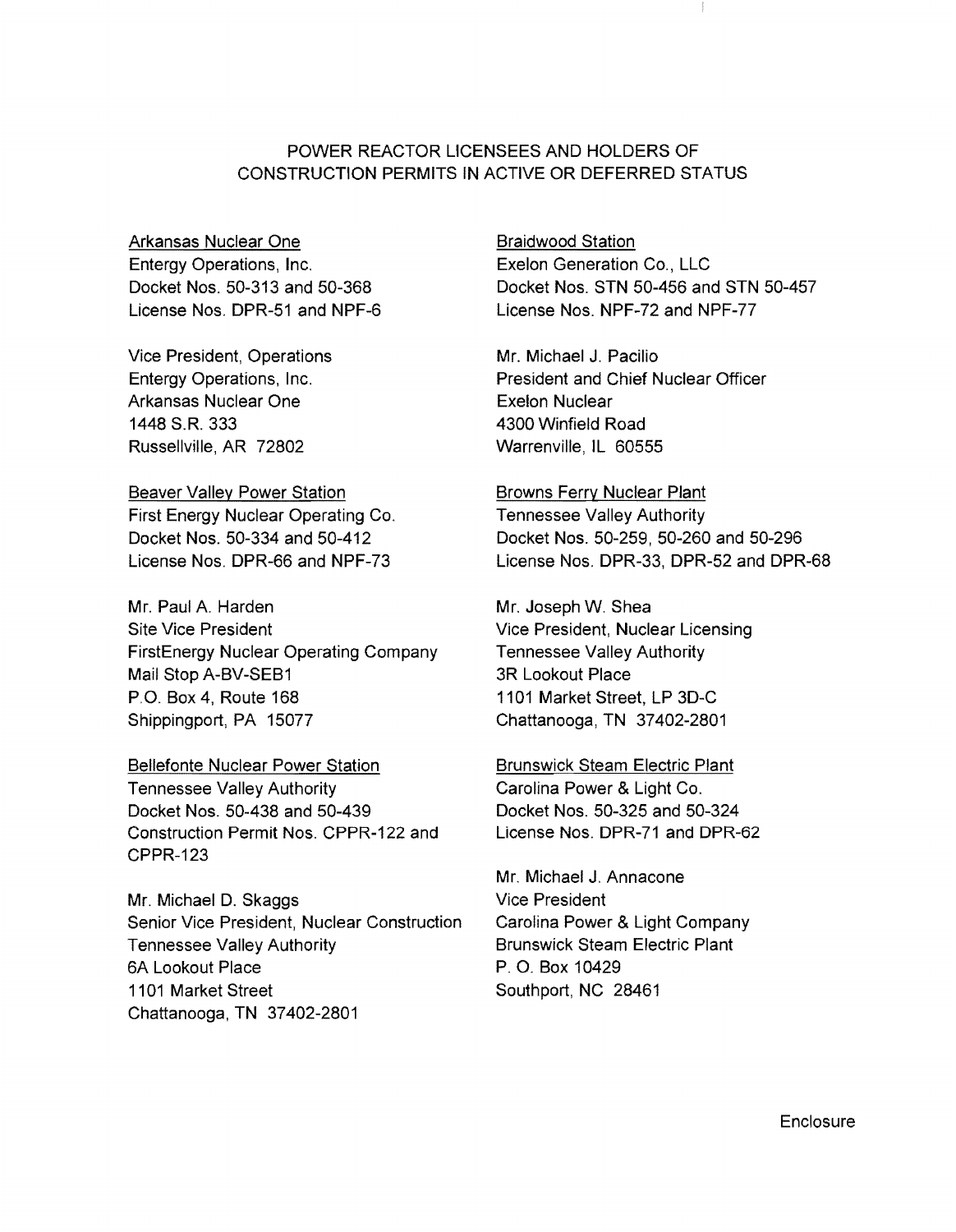Byron Station Exelon Generation Co., LLC Docket Nos. STN 50-454 and STN 50-455 License Nos. NPF-37 and NPF-66

Mr. Michael J. Pacilio President and Chief Nuclear Officer Exelon Nuclear 4300 Winfield Road Warrenville, IL 60555

Callaway Plant Union Electric Company Docket No. 50-483 License No. NPF-30

Mr. Adam C. Heflin Senior Vice President and Chief Nuclear Officer Union Electric Company Ameren Missouri P. O. Box 620 Fulton, MO 65251

Calvert Cliffs Nuclear Power Plant Calvert Cliffs Nuclear Power Plant, LLC Docket Nos. 50-317 and 50-318 License Nos. DPR-53 and DPR-69

Mr. George H. Gellrich Vice President Calvert Cliffs Nuclear Power Plant, LLC Calvert Cliffs Nuclear Power Plant 1650 Calvert Cliffs Parkway Lusby, MD 20657-4702

Catawba Nuclear Station Duke Energy Carolinas, LLC Docket Nos. 50-413 and 50-414 License Nos. NPF-35 and NPF-52

Mr. Kelvin Henderson Site Vice President Duke Energy Carolinas, LLC Catawba Nuclear Station 4800 Concord Road York, SC 29745

Clinton Power Station Exelon Generation Co., LLC Docket No. 50-461 License No. NPF-62

Mr. Michael J. Pacilio President and Chief Nuclear Officer Exelon Nuclear 4300 Winfield Road Warrenville, IL 60555

Columbia Generating Station Energy Northwest Docket No. 50-397 License No. NPF-21

Mr. Mark E. Reddemann Chief Executive Officer Energy Northwest MD 1023 North Power Plant Loop P.O. Box 968 Richland, WA 99352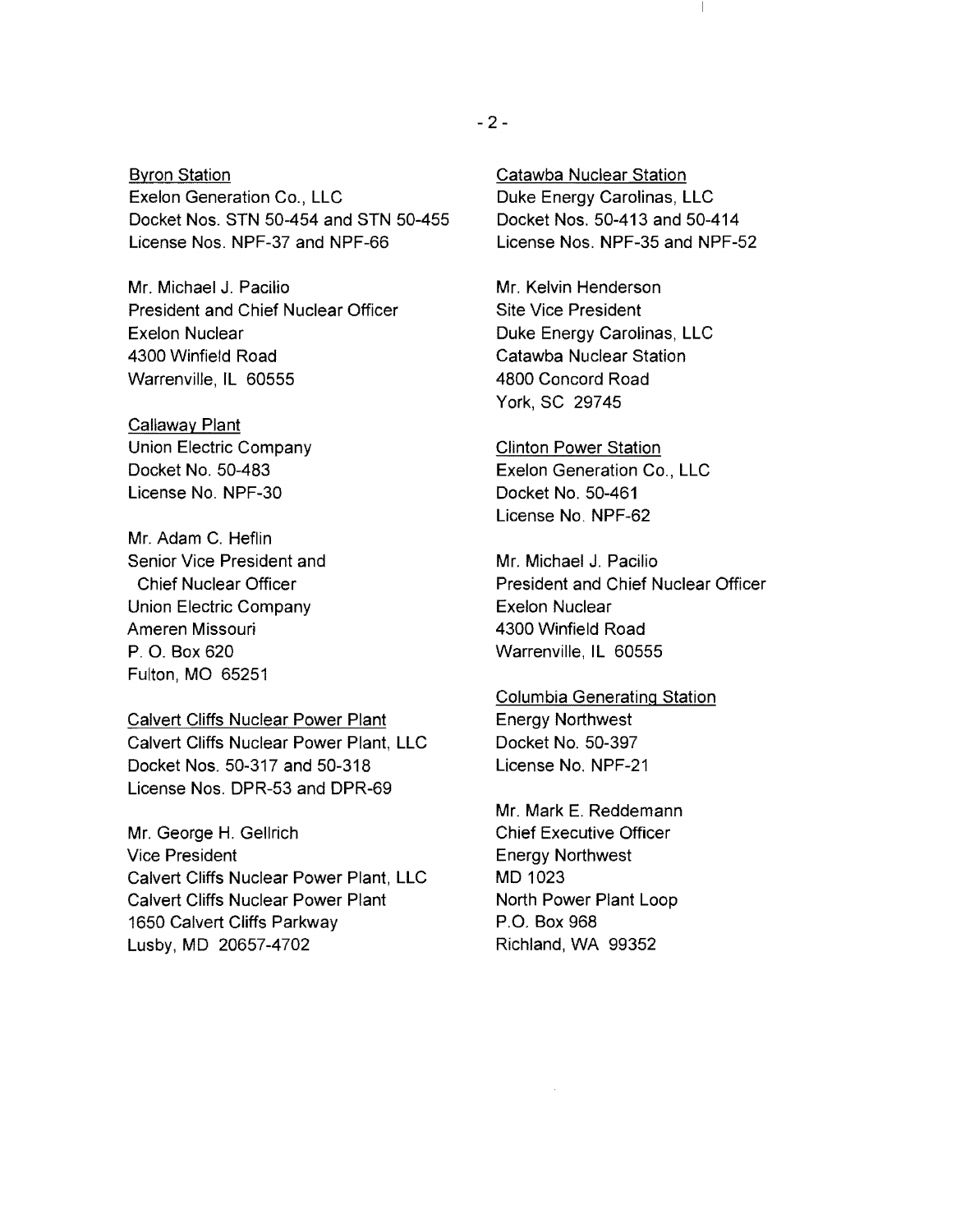Comanche Peak Nuclear Power Plant Luminant Generation Co., LLC Docket Nos. 50-445 and 50-446 License Nos. NPF-87 and NPF-89

Mr. Rafael Flores Senior Vice President and Chief Nuclear Officer Luminant Generation Company, LLC Attn: Regulatory Affairs P. O. Box 1002 Glen Rose, TX 76043

Cooper Nuclear Station Nebraska Public Power District Docket No. 50-298 License No. DPR-46

Mr. Oscar A. Limpias Vice President Nuclear and Chief Nuclear Officer Nebraska Public Power District 72676 648A Avenue P.O. Box 98 Brownville, NE 68321

Crystal River Nuclear Generating Plant Florida Power Corp. Docket No. 50-302 License No. DPR-72

Mr. Jon A. Franke Site Vice President Attn: Supervisor, Licensing & Regulatory Programs Progress Energy, Inc. Crystal River Nuclear Plant (NA2C) 15760 West Power Line Street Crystal River, FL 34428-6708

Davis-Besse Nuclear Power Station First Energy Nuclear Operating Co. Docket No. 50-346 License No. NPF-3

Mr. Ray Lieb Site Vice President FirstEnergy Nuclear Operating Company c/o Davis-Besse NPS 5501 N. State Route 2 Oak Harbor, OH 43449-9760

Diablo Canyon Power Plant Pacific Gas & Electric Co. Docket Nos. 50-275 and 50-323 License Nos. DPR-80 and DPR-82

Mr. Edward D. Halpin Senior Vice President and Chief Nuclear **Officer** Pacific Gas and Electric Company P.O. Box 56, Mail Code 104/6 Avila Beach, CA 93424

Donald C. Cook Nuclear Plant Indiana Michigan Power Company Docket Nos. 50-315 and 50-316 License Nos. DPR-58 and DPR-74

Mr. Lawrence J. Weber Senior Vice President and Chief Nuclear **Officer** Indiana Michigan Power Company Nuclear Generation Group One Cook Place Bridgman, MI 49106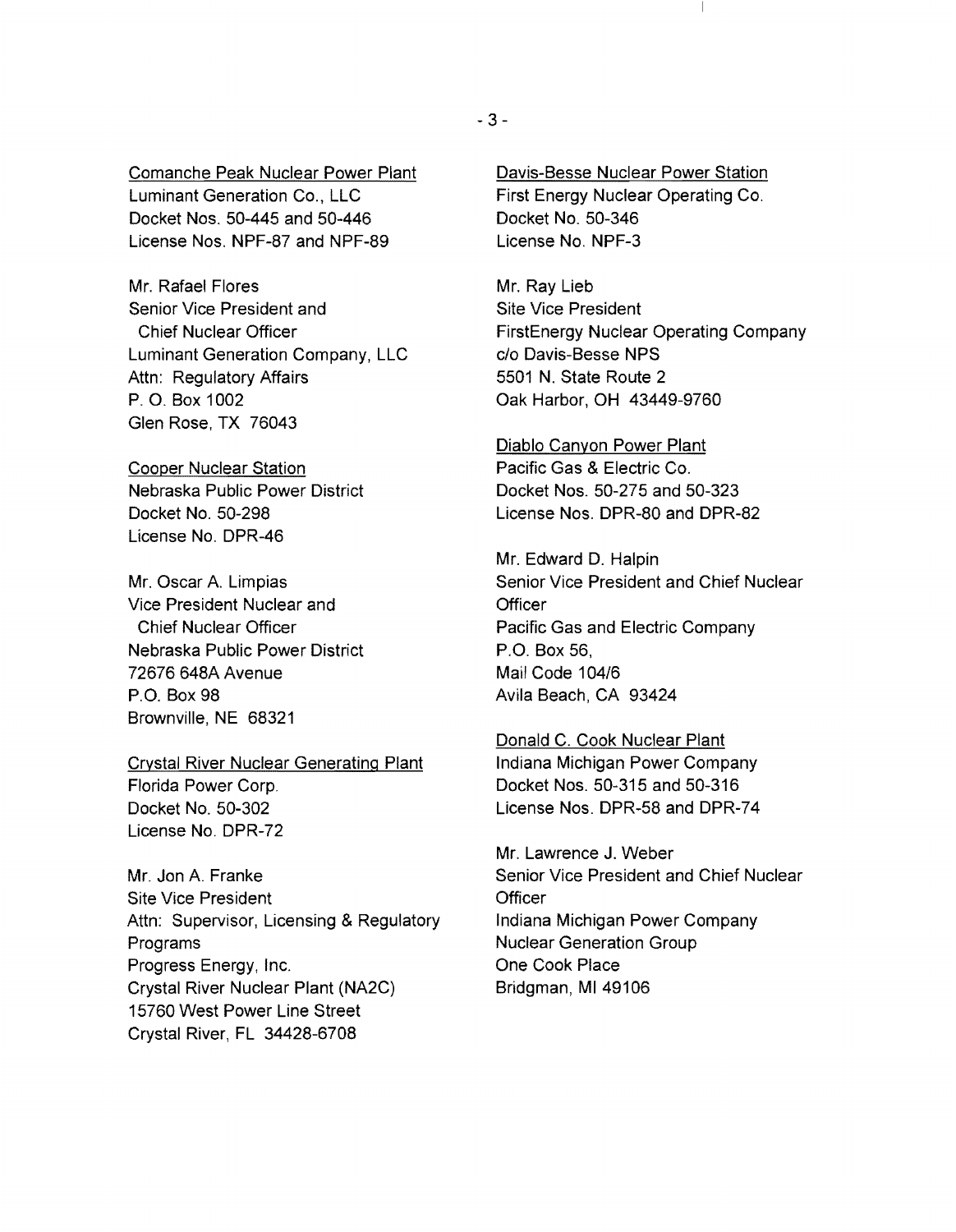Dresden Nuclear Power Station Exelon Generation Co., LLC Docket Nos. 50-237 and 50-249 License Nos. DPR-19 and DPR-25

Mr. Michael J. Pacilio President and Chief Nuclear Officer Exelon Nuclear 4300 Winfield Road Warrenville, IL 60555

Duane Arnold Energy Center NextEra Energy Duane Arnold, LLC Docket No. 50-331 License No. DPR-49

Mr. Rich Anderson Site Vice President NextEra Energy Duane Arnold Energy Center 3277 DAEC Road Palo, IA 52324-9785

Edwin I. Hatch Nuclear Plant Southern Nuclear Operating Co. Docket Nos. 50-321 and 50-366 License Nos. DPR-57 and NPF-5

Mr. C.R. Pierce Regulatory Affairs Director Southern Nuclear Operating Co., Inc. P.O. Box 1295/BIN B038 Birmingham, AL 35201-1295

Fermi Detroit Edison Co. Docket No. 50-341 License No. NPF-43 Mr. Joseph H. Plona Senior Vice President and Chief Nuclear **Officer** Detroit Edison Company Fermi  $2 - 210$  NOC 6400 North Dixie Highway Newport, MI 48166

Fort Calhoun Station Omaha Public Power District Docket No. 50-285 License No. DPR-40

Mr. Louis Cortopassi Vice President and Chief Nuclear Officer Omaha Public Power District Fort Calhoun Station Mail Stop FC-2-4 9610 Power Lane Blair, NE 68008

**Grand Gulf Nuclear Station** Entergy Operations, Inc. Docket No. 50-416 License No. NPF-29

Vice President, Operations Entergy Operations, Inc. Grand Gulf Nuclear Station P.O. Box 756 Port Gibson, MS 39150

H. B. Robinson Steam Electric Plant Carolina Power & Light Co. Docket No. 50-261 License No. DPR-23

Mr. William R. Gideon Vice President Carolina Power & Light Company 3581 West Entrance Road Hartsville, SC 29550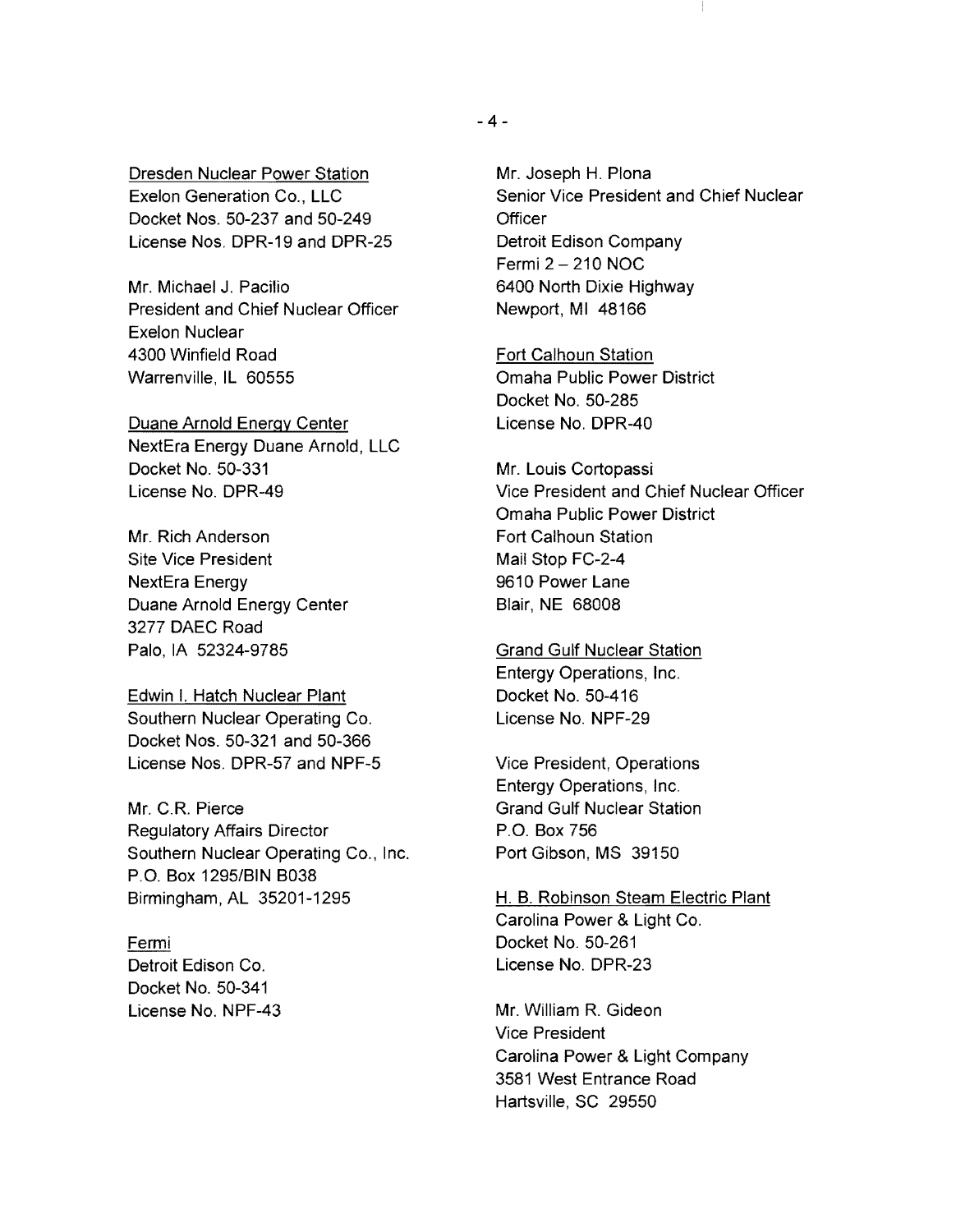Hope Creek Generating Station PSEG Nuclear, LLC Docket No. 50-354 License No. NPF-57

Mr. Thomas Joyce President and Chief Nuclear Officer PSEG Nuclear LLC - N09 P. O. Box 236, Hancocks Bridge, NJ 08038

Indian Point Energy Center Entergy Nuclear Operations, Inc. Docket Nos. 50-247 and 50-286 License Nos. DPR-26 and DPR-64

Vice President, Operations Entergy Nuclear Operations, Inc. Indian Point Energy Center 450 Broadway, GSB P.O. Box 249 Buchanan, NY 10511-0249

James A. FitzPatrick Nuclear Power Plant Entergy Nuclear Operations, Inc. Docket No. 50-333 License No. DPR-59

Vice President Entergy Nuclear Operations, Inc. James A. FitzPatrick Nuclear Power Plant P.O. Box 110 Lycoming, NY 13093

Joseph M. Farley Nuclear Plant Southern Nuclear Operating Co. Docket Nos. 50-348 and 50-364 License Nos. NPF-2 and NPF-8

Mr. C.R. Pierce Regulatory Affairs Director Southern Nuclear Operating Co., Inc. P.O. Box 1295/Bin 038 Birmingham, AL 35242

Kewaunee Power Station Dominion Energy Kewaunee, Inc. Docket No. 50-305 License No. DPR-43

Mr. David A. Heacock President and Chief Nuclear Officer Dominion Energy Kewaunee, Inc. Innsbrook Technical Center 5000 Dominion Boulevard Glen Allen, VA 23060-6711

LaSalle County Station Exelon Generation Co., LLC Docket Nos. 50-373 and 50-374 License Nos. NPF-11 and NPF-18

Mr. Michael J. Pacilio President and Chief Nuclear Officer Exelon Nuclear 4300 Win'field Road Warrenville, IL 60555

Limerick Generating Station Exelon Generation Co., LLC Docket Nos. 50-352 and 50-353 License Nos. NPF-39 and NPF-85

Mr. Michael J. Pacilio President and Chief Nuclear Officer Exelon Nuclear 4300 Winfield Road Warrenville, IL 60555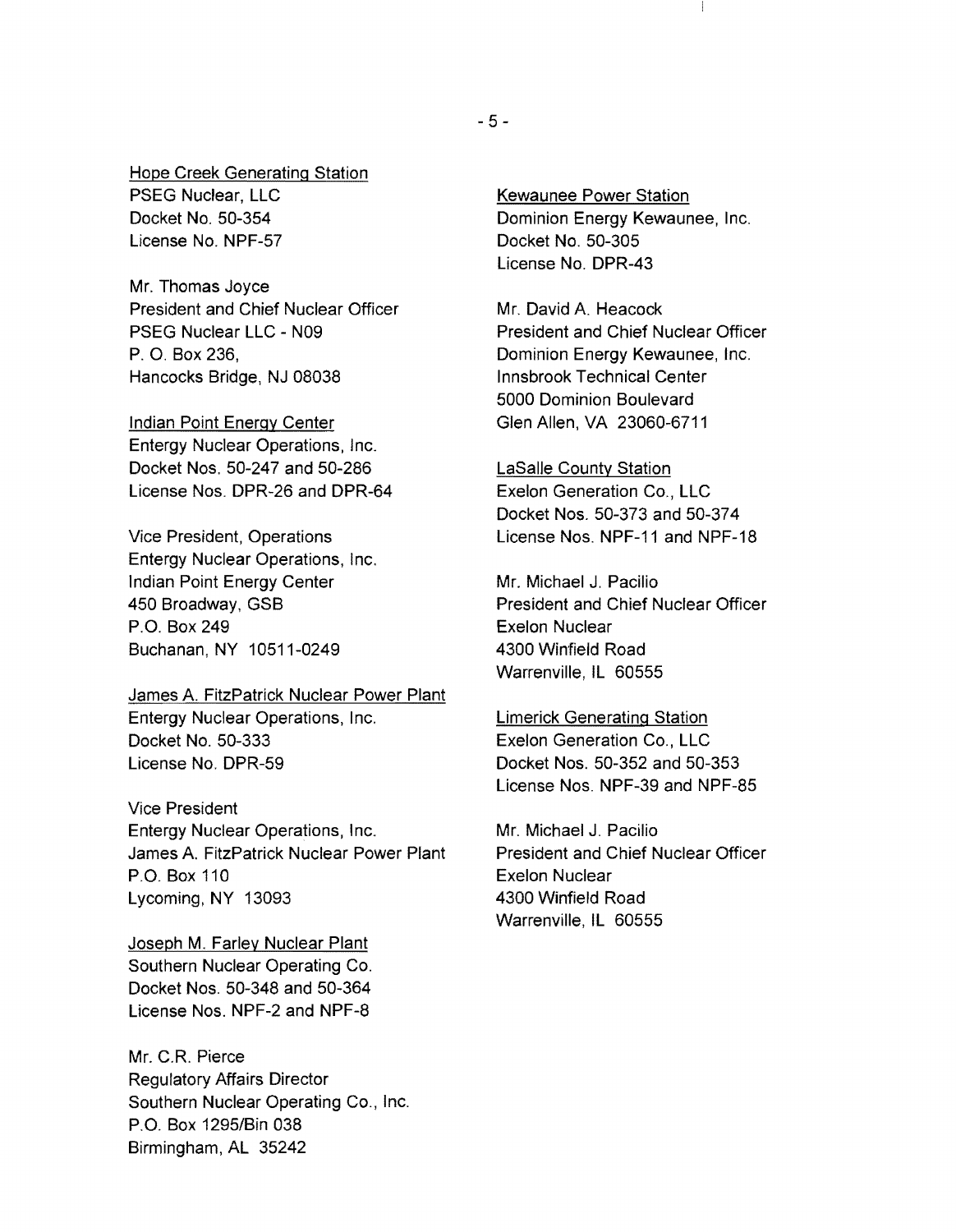Millstone Nuclear Power Station Dominion Nuclear Connecticut, Inc. Docket Nos. 50-336 and 50-423 License Nos. DPR-65 and NPF-49

Mr. David A. Heacock President and Chief Nuclear Officer Dominion Nuclear Connecticut, Inc. Innsbrook Technical Center 5000 Dominion Boulevard Glen Allen, VA 23060-6711

Monticello Nuclear Generating Plant Northern States Power Company Docket No. 50-263 License No. DPR-22

Mr. Mark A. Schimmel Site Vice President Northern States Power Company - Minnesota Monticello Nuclear Generating Plant 2807 West County Road 75 Monticello, MN 55362-9637

Nine Mile Point Nuclear Station Nine Mile Point Nuclear Station, LLC Docket Nos. 50-220 and 50-410 License Nos. DPR-63 and NPF-69

Mr. Christopher Costanzo Vice President Nine Mile Point Nine Mile Point Nuclear Station, LLC P. O. Box 63 Lycoming, NY 13093

North Anna Power Station Virginia Electric & Power Co. Docket Nos. 50-338 and 50-339 License Nos. NPF-4 and NPF-7

Mr. David A. Heacock President and Chief Nuclear Officer Dominion Nuclear Innsbrook Technical Center 5000 Dominion Boulevard Glen Allen, VA 23060-6711

Oconee Nuclear Station Duke Energy Carolinas, LLC Docket Nos. 50-269, 50-270 and 50-287 License Nos. DPR-38, DPR-47 and DPR-55

Mr. Preston Gillespie Site Vice President, Oconee Nuclear Station Duke Energy Carolinas, LLC 7800 Rochester Highway Seneca, SC 29672

Oyster Creek Nuclear Generating Station Exelon Generation Co., LLC Docket No. 50-219 License No. DPR-16

Mr. Michael J. Pacilio President and Chief Nuclear Officer Exelon Nuclear 4300 Winfield Road Warrenville, IL 60555

Palisades Nuclear Plant Entergy Nuclear Operations, Inc. Docket No. 50-255 License No. DPR-20

Vice President, Operations Entergy Nuclear Operations, Inc. Palisades Nuclear Plant 27780 Blue Star Memorial Highway Covert, MI 49043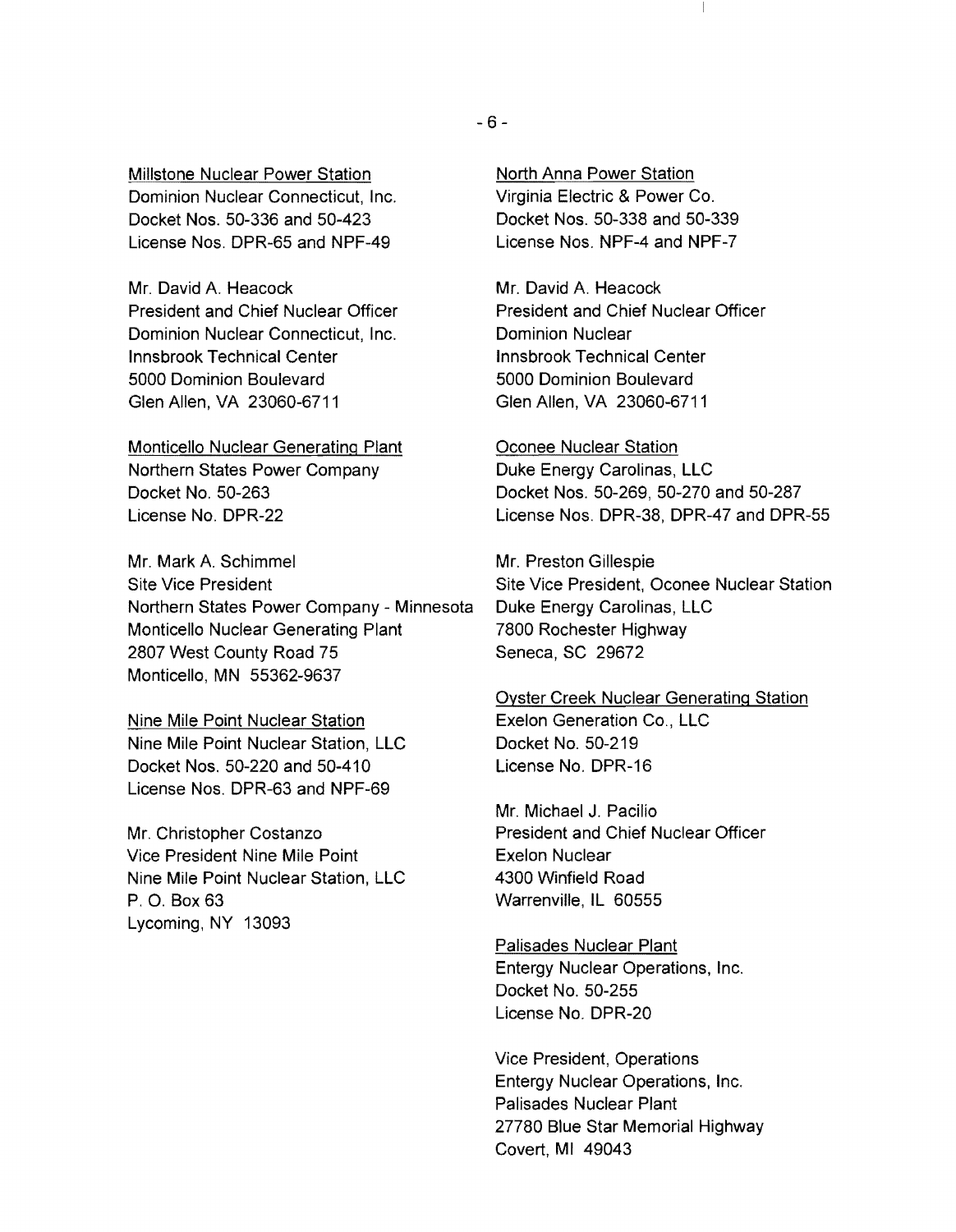Palo Verde Nuclear Generating Station Arizona Public Service Company Docket Nos. STN 50-528, STN 50-529 and STN 50-530 License Nos. NPF-41, NPF-51 and NPF-74

Mr. Randall K. Edington Executive Vice President Nuclear and Chief Nuclear Officer Arizona Public Service Co. P. O. Box 52034, MS 7602 Phoenix, AZ 85072-2034

Peach Bottom Atomic Power Station Exelon Generation Co., LLC Docket Nos. 50-277 and 50-278 License Nos. DPR-44 and DPR-56

Mr. Michael J. Pacilio President and Chief Nuclear Officer Exelon Nuclear 4300 Winfield Road Warrenville, IL 60555

Perry Nuclear Power Plant FirstEnergy Nuclear Operating Co. Docket No. 50-440 License No. NPF-58

Mr. Vito A Kaminskas Site Vice President - Nuclear - Perry FirstEnergy Nuclear Operating Company Perry Nuclear Power Plant 10 Center Road, A290 Perry,OH 44081

Pilgrim Nuclear Power Station Unit No.1 Entergy Nuclear Operations, Inc. Docket No. 50-293 License No. DPR-35

Mr. Robert Smith Vice President and Site Vice President Entergy Nuclear Operations, Inc. Pilgrim Nuclear Power Station 600 Rocky Hill Road Plymouth, MA 02360-5508

Point Beach Nuclear Plant NextEra Energy Point Beach, LLC Docket Nos. 50-266 and 50-301 License Nos. DPR-24 and DPR-27

Mr. Larry Meyer Site Vice President NextEra Energy Point Beach, LLC Point Beach Nuclear Plant, Units 1 & 2 6610 Nuclear Road Two Rivers, WI 54241-9516

Prairie Island Nuclear Generating Plant Northern States Power Co. Minnesota Docket Nos. 50-282 and 50-306 License Nos. DPR-42 and DPR-60

Mr. James E. Lynch Site Vice President Northern States Power Company - Minnesota Prairie Island Nuclear Generating Plant 1717 Wakonade Drive East Welch, MN 55089-9642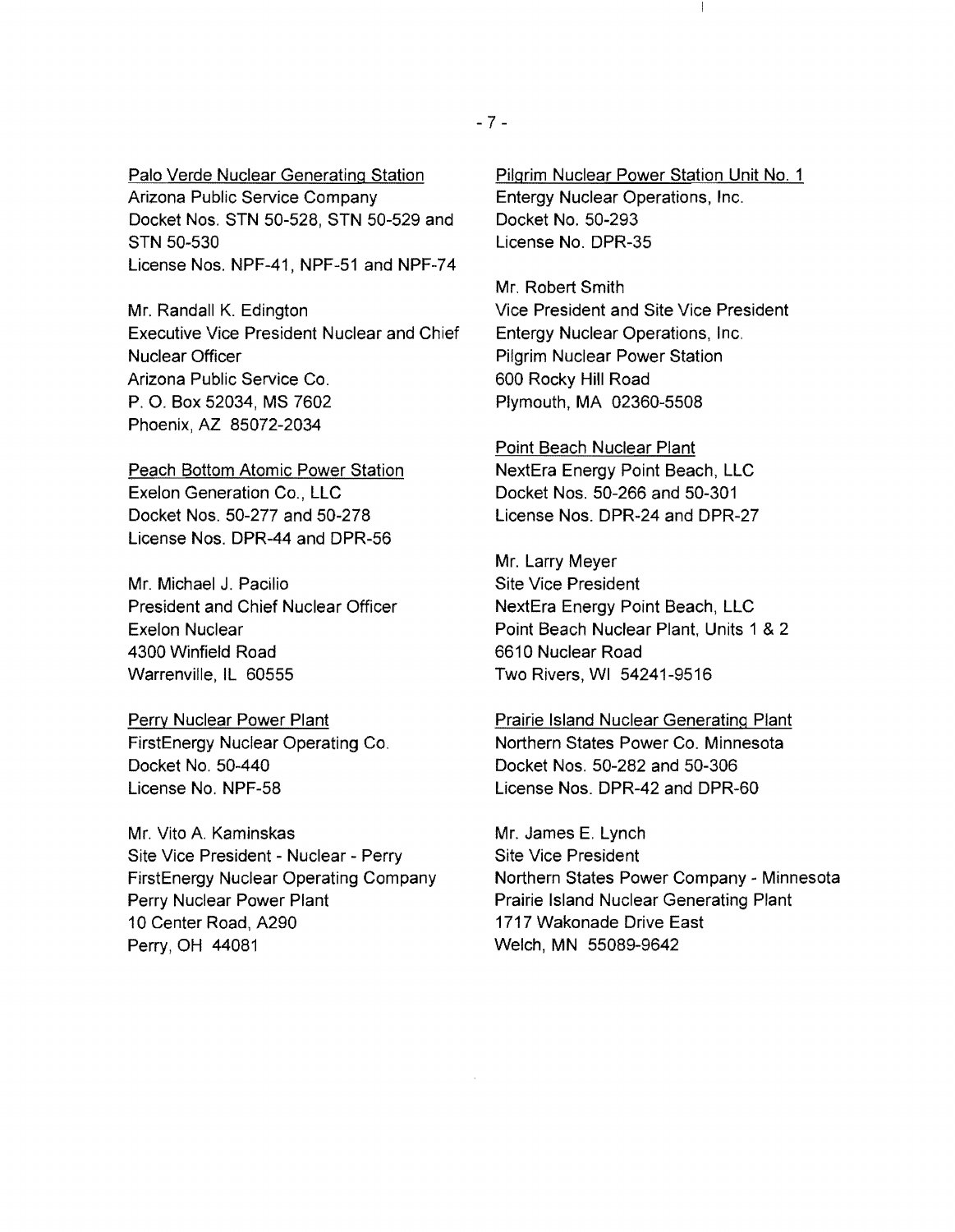Quad Cities Nuclear Power Station Exelon Generation Co., LLC Docket Nos. 50-254 and 50-265 License Nos. DPR-29 and DPR-30

Mr. Michael J. Pacilio President and Chief Nuclear Officer Exelon Nuclear 4300 Winfield Road Warrenville, IL 60555

R E. Ginna Nuclear Power Plant R E. Ginna Nuclear Power Plant, LLC Docket No. 50-244 License No. DPR-18

Mr. Joseph E. Pacher Vice President R.E. Ginna Nuclear Power Plant, LLC RE. Ginna Nuclear Power Plant 1503 Lake Road Ontario, NY 14519

River Bend Station Entergy Operations, Inc. Docket No. 50-458 License No. NPF-47

Vice President, Operations Entergy Operations, Inc. River Bend Station 5485 U.S. Highway 61N St. Francisville, LA 70775

Salem Nuclear Generating Station PSEG Nuclear, LLC. Docket Nos. 50-272 & 50-311 License Nos. DPR-70 and DPR-75

Mr. Thomas Joyce President and Chief Nuclear Officer PSEG Nuclear LLC - N09 P. O. Box 236, Hancocks Bridge, NJ 08038

San Onofre Nuclear Generating Station Southern California Edison Company Docket Nos. 50-361 and 50-362 License Nos. NFP-10 and NFP-15

L

Mr. Peter T. Dietrich Senior Vice President and Chief Nuclear Officer Southern California Edison Company San Onofre Nuclear Generating Station P.O. Box 128 San Clemente, CA 92674-0128

Seabrook Nuclear Plant NextEra Energy Seabrook, LLC Docket No 50-443 License No. NFP-86

Mr. Kevin Walsh Vice President, Seabrook Nuclear Plant c/o Mr. Michael O'Keefe NextEra Energy Seabrook, LLC P.O. Box 300 Seabrook, NH 03874

Sequoyah Nuclear Plant Tennessee Valley Authority Docket Nos. 50-327 and 50-328 License Nos. DPR-77 and DPR-79

Mr. Joseph W. Shea Vice President, Nuclear Licensing Tennessee Valley Authority 3R Lookout Place 1101 Market Street Chattanooga, TN 37402-2801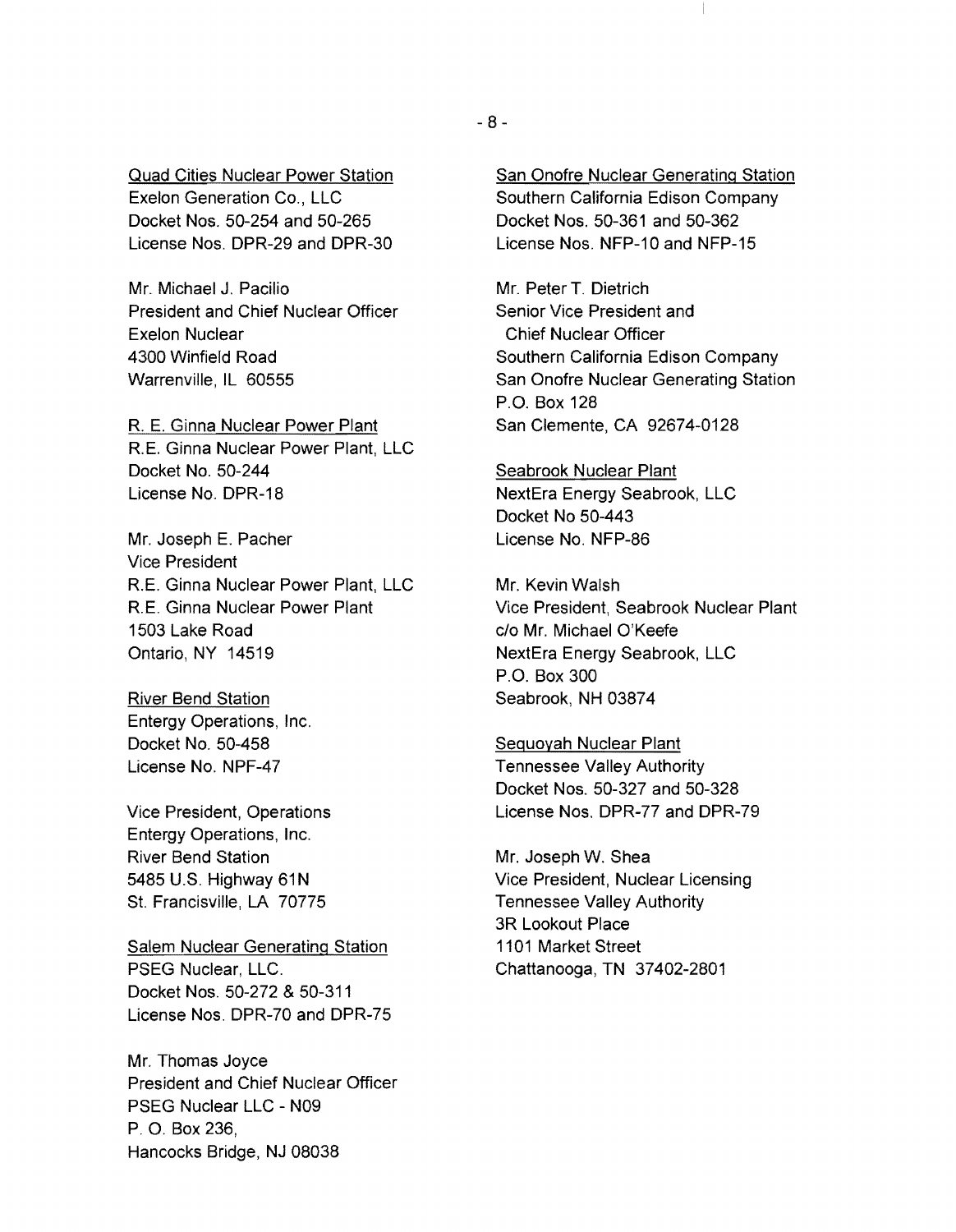#### Shearon Harris Nuclear Power Plant Carolina Power & Light Co. Docket No. 50-400 License No. NPF-63

Mr. George T. Hamrick Vice President Carolina Power and Light Company Shearon Harris Nuclear Power Plant P. O. Box 165, Mail Zone 1 New Hill, NC 27562-0165

South Texas Project STP Nuclear Operating Co. Docket Nos. 50-498 and 50-499 License Nos. NPF-76 and NPF-80

Mr. Dennis L. Koehl President and CEO/CNO STP Nuclear Operating Company South Texas Project Electric Generating **Station** P.O. Box 289 Wadsworth, TX 77483

St. Lucie Plant Florida Power & Light Co. Docket Nos. 50-335 and 50-389 License Nos. DPR-67 and NPF-16

Mr. Mano Nazar Executive Vice President and Chief Nuclear Officer NextEra Energy 700 Universe Boulevard P. O. Box 14000 Juno Beach, FL 33408-0420

Surry Power Station Virginia Electric & Power Co. Docket Nos. 50-280 and 50-281 License Nos. DPR-32 and DPR-37

 $\begin{array}{c} \hline \end{array}$ 

Mr. David A. Heacock President and Chief Nuclear Officer Dominion Nuclear Innsbrook Technical Center 5000 Dominion Boulevard Glen Allen, VA 23060-6711

#### Susquehanna Steam Electric Station

PPL Susquehanna, LLC Docket Nos. 50-387 and 50-388 License Nos. NPF-14 and NPF-22

Mr. Timothy S. Rausch Senior Vice President and Chief Nuclear Officer PPL Susquehanna, LLC 769 Salem Boulevard NUCSB3 Berwick, PA 18603-0467

Three Mile Island, Unit 1 Exelon Nuclear Docket No. 50-289 License No. DPR-50

Mr. Michael J. Pacilio President and Chief Nuclear Officer Exelon Nuclear 4300 Winfield Road Warrenville, IL 60555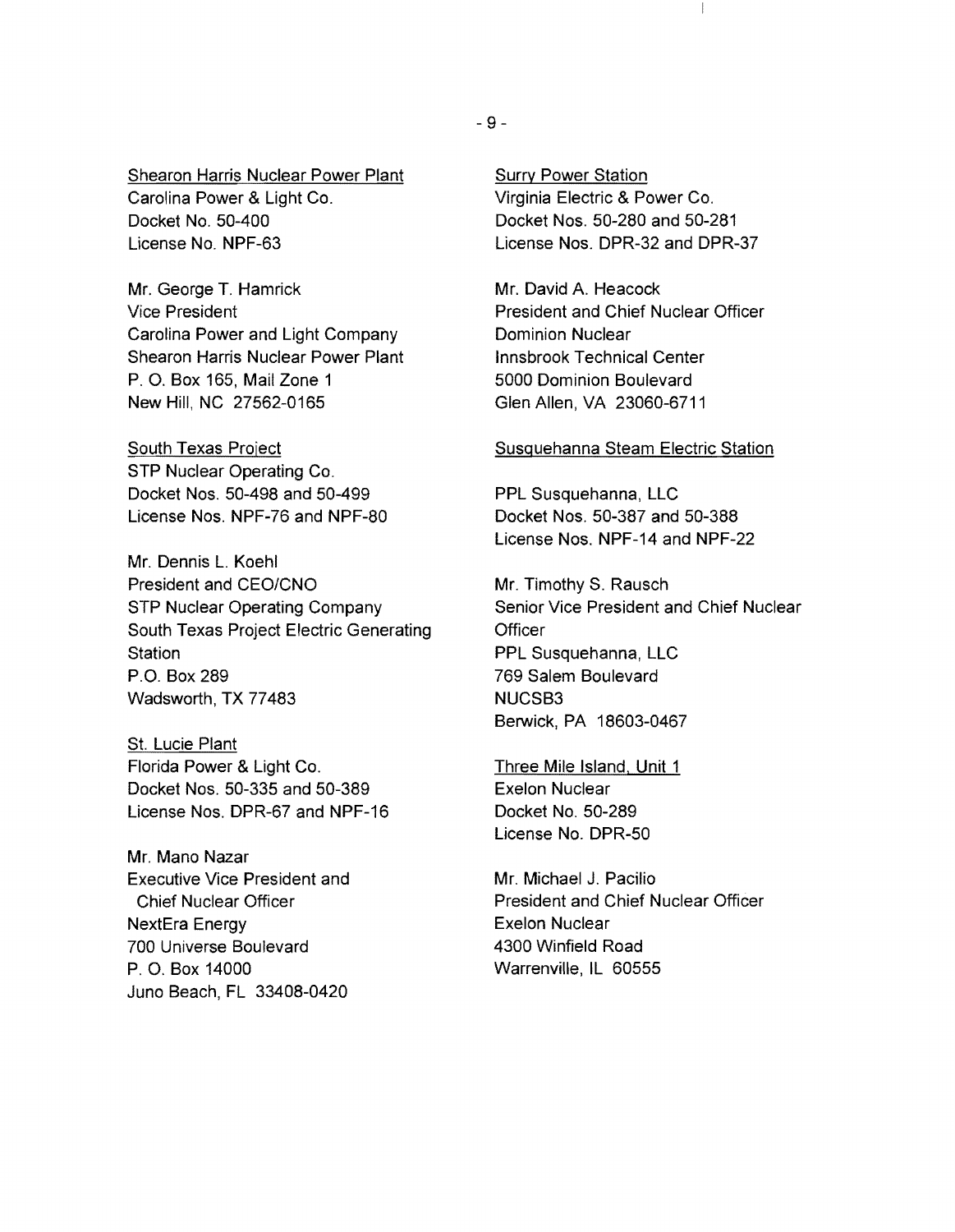Turkey Point Florida Power & Light Co. Docket Nos. 50-250 and 50-251 License Nos. DPR-31 and DPR-41

Mr. Mano Nazar Executive Vice President and Chief Nuclear Officer NextEra Energy 700 Universe Boulevard P. O. Box 14000 Juno Beach, FL 33408-0420

Vermont Yankee Nuclear Power Station Entergy Nuclear Operations, Inc. Docket No. 50-271 License No. DPR-28

Vice President, Operations Entergy Nuclear Operations, Inc. Vermont Yankee Nuclear Power Station P.O. Box 250, Governor Hunt Road Vernon, VT 05354

Virgil C. Summer Nuclear Station South Carolina Electric & Gas Co. Docket No. 50-395 License No. NPF-12

Mr. Thomas D. Gatlin Vice President Nuclear Operations South Carolina Electric & Gas Company Virgil C. Summer Nuclear Station Post Office Box 88, Mail Code 800 Jenkinsville, SC 29065

 $\mathbf{I}$ 

Mr. C.R Pierce Regulatory Affairs Director Southern Nuclear Operating Co., Inc. P.O. Box 1295/Bin 038 Birmingham, AL 35201

Waterford Steam Electric Station Entergy Operations, Inc. Docket No. 50-382 License No. NPF-38

Vice President, Operations Entergy Operations, Inc. Waterford Steam Electric Station, Unit 3 17265 River Road Killona, LA 70057-0751

Watts Bar Nuclear Plant. Units 1 and 2 Watts Bar Nuclear Plant, Unit 1 Tennessee Valley Authority Docket No. 50-390 License No. NPF-90

Watts Bar Nuclear Plant, Unit 2 Tennessee Valley Authority Docket No. 50-391 Construction Permit No. CPPR No. 092

Mr. Joseph W. Shea Chief Nuclear Officer and Executive Vice President Tennessee Valley Authority 3R Lookout Place 1101 Market Street Chattanooga, TN 37402-2801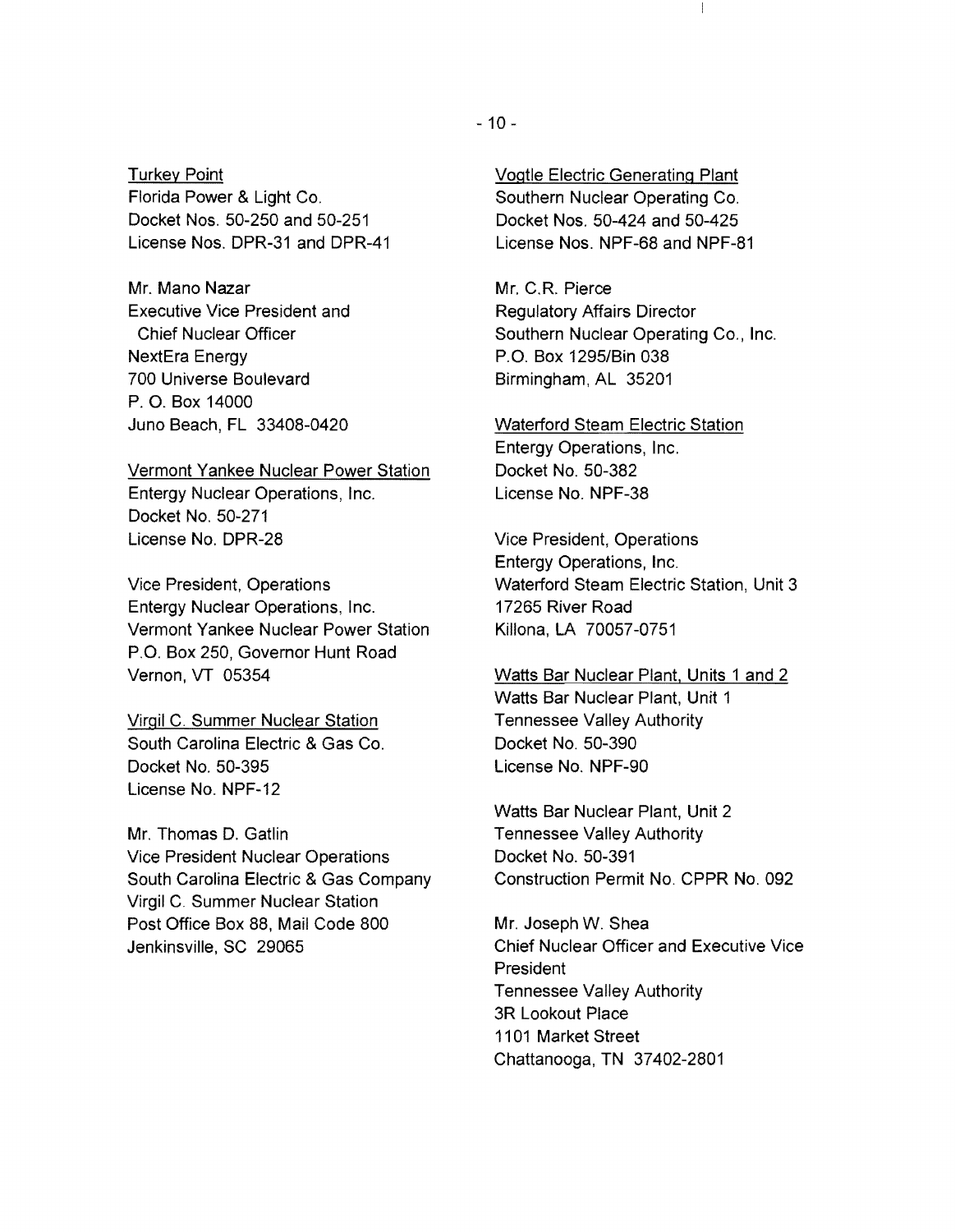William B. McGuire Nuclear Station Duke Energy Carolinas, LLC Docket Nos. 50-369 and 50-370 License Nos. NPF-9 and NPF-17

Mr. Regis T. Repko Vice President Duke Energy Carolinas, LLC McGuire Nuclear Site 12700 Hagers Ferry Road Huntersville, NC 28078

Wolf Creek Generating Station Wolf Creek Nuclear Operating Corp. Docket No. 50-482 License No. NPF-42

Mr. Matthew W. Sunseri President and Chief Executive Officer Wolf Creek Nuclear Operating Corporation P.O. Box411 Burlington, KS 66839

 $\begin{array}{c} \end{array}$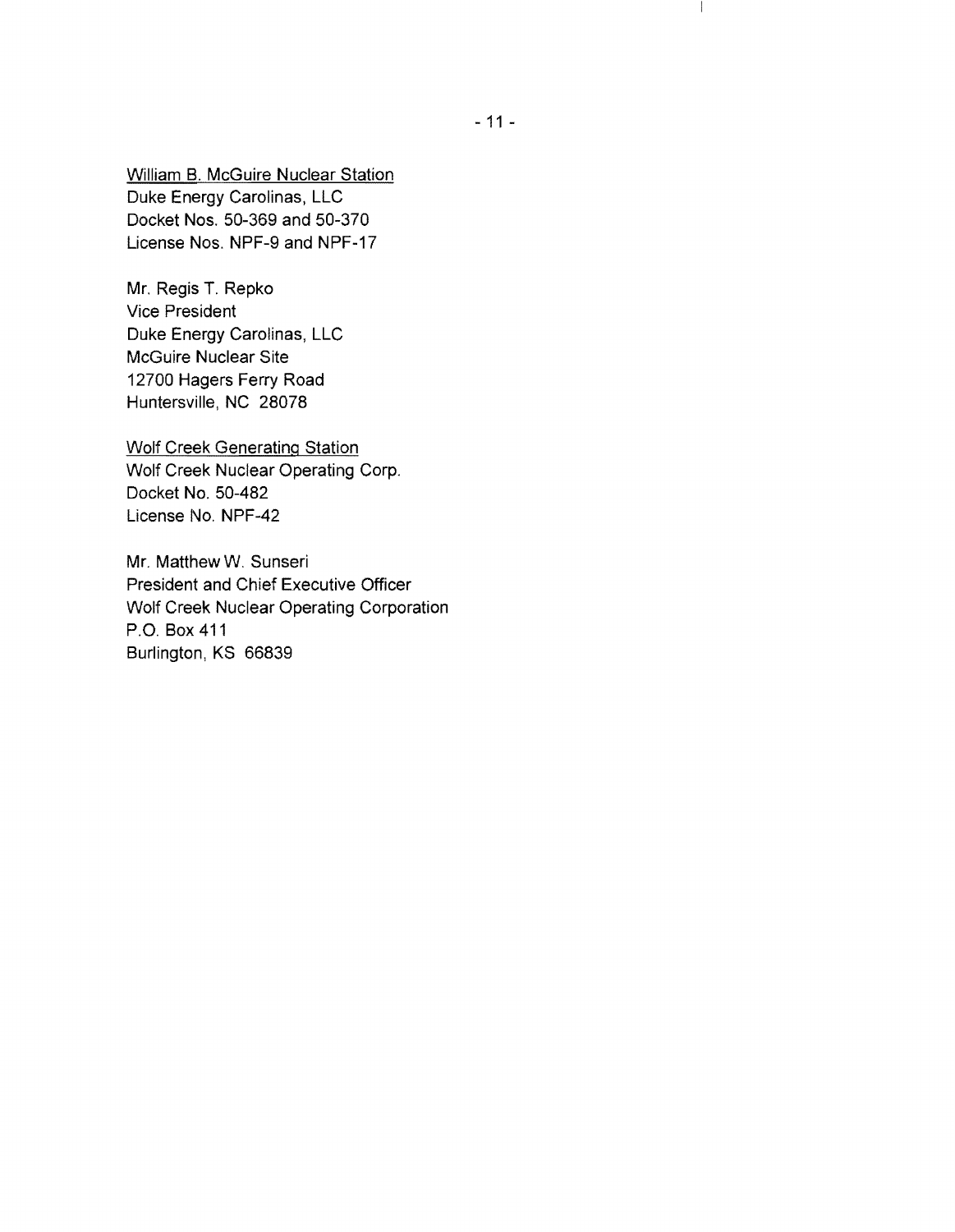$J.$  Pollock  $-4-$ 

Licensees may use the SPID report as one acceptable method for responding to the information requested in Enclosure 1 of the 50.54(f) letter. Accordingly, the NRC staff's issuance of this letter endorsing the SPID report is not considered backfitting, as defined in 10 CFR  $50.109(a)(1)$ .

The NRC requests that EPRI publish a final version of the SPID report within 1 month of receipt of this letter. The final version of the SPID report should incorporate this letter between the title page and the first section, and remove the draft markings from the document. If you or your staff have additional questions, please contact my office or Mrs. Lisa Regner, of my staff at 301 415-1906, or by email at Lisa.Regner@nrc.gov.

Sincerely,

IRAJ

David L. Skeen, Director Japan Lessons-Learned Project Directorate Office of Nuclear Reactor Regulation

Ť.

cc: See enclosed list Additional distribution via Listserv

#### DISTRIBUTION: See next page

## **ADAMS Accession No.: ML12319A074 <b>ADAMS** \*Concurrence via e-mail

# \*\*Non-concurrence via e-mail

| <b>OFFICE</b> | LA: NRR/DORL*   | PM: NRR/JLD/PMB               | NRO/DSEA*        | DD: NRO/DSEA*   |
|---------------|-----------------|-------------------------------|------------------|-----------------|
| <b>NAME</b>   | <b>ABaxter</b>  | LRegner                       | <b>CMunson</b>   | NChokshi        |
| <b>DATE</b>   | 02/13/2013      | 02/13/2013                    | 02/14/2013       | 02/13/2013      |
| <b>OFFICE</b> | D: NRR/DE*      | D: NRR/DRA*                   | BC:NRR/JLD/PMB*  | OGC*            |
| <b>NAME</b>   | PHiland*        | <b>DHarrison for JGiitter</b> | <b>MMitchell</b> | <b>JBiggins</b> |
| <b>DATE</b>   | 02/12/2013      | 02/12/2013                    | 02/12/2013       | 02/12/2013      |
| <b>OFFICE</b> | NRO/DSEA/RGS1** | D: NRR/JLD                    |                  |                 |
| <b>NAME</b>   | <b>DSeber</b>   | <b>DSkeen</b>                 |                  |                 |
| <b>DATE</b>   | 02/12/2013      | 02/15/2013                    |                  |                 |

## **OFFICIAL RECORD COPY**